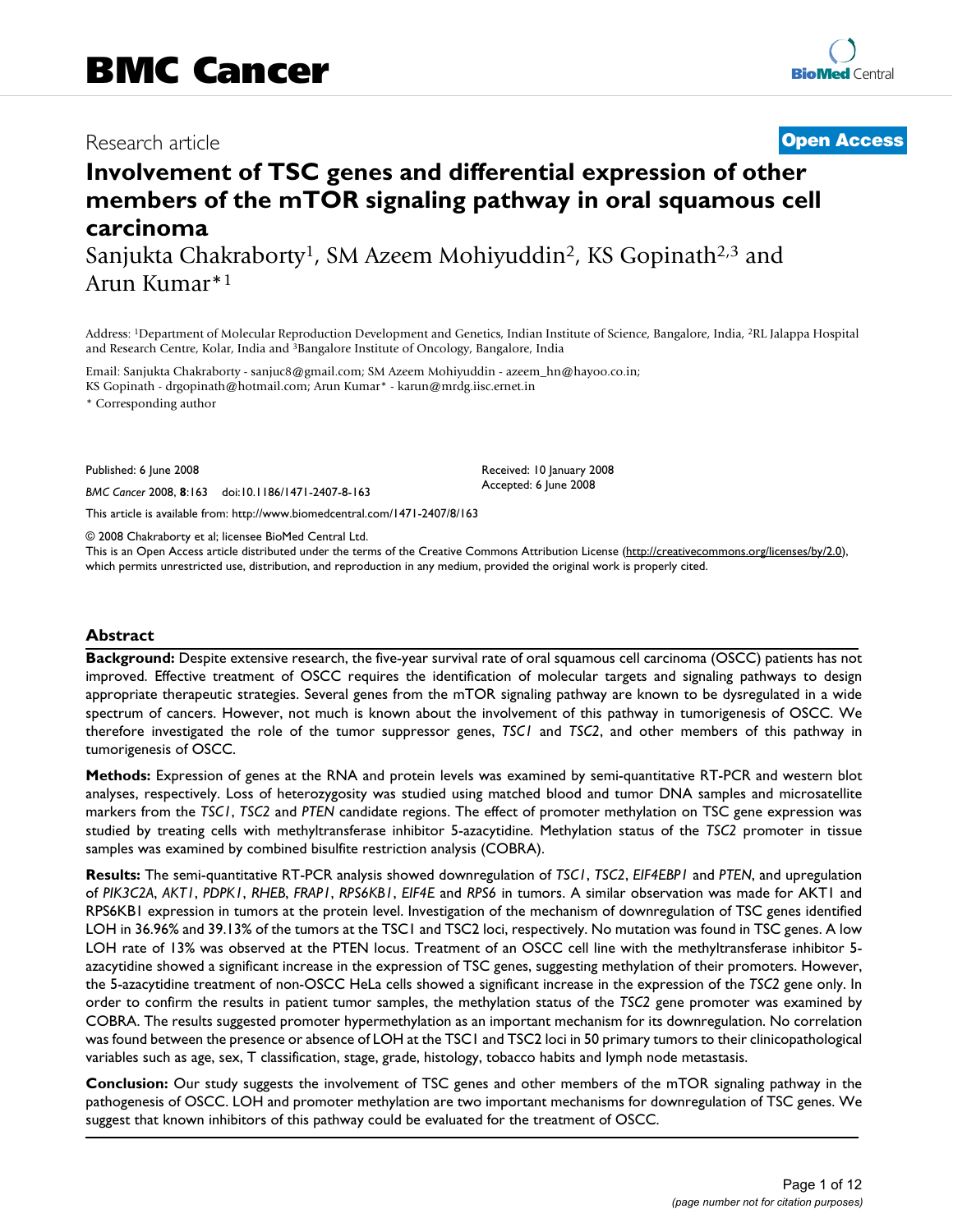# **Background**

Oral squamous cell carcinoma (OSCC) is the sixth most common cancer in the world [1]. In India, it is the leading cancer among males and the third most common malignancy in females [1]. The five-year survival rate for OSCC is the lowest among all major cancers [1]. The etiology of this cancer is multifactorial, with important risk factors being tobacco intake, alcohol consumption and human papilloma virus (HPV).

A thorough understanding of the genetic and epigenetic changes that result in the activation of signaling pathways and provide the cells with a growth advantage during oral tumorigenesis is essential for the development of novel therapeutic strategies. Agents that can inhibit or reverse these changes by targeting molecularly defined pathways should receive increased attention as novel candidates for oral cancer prevention and therapy [2,3]. The molecular interplay between phosphoinositide-3-kinase, catalytic, alpha polypeptide (PIK3CA) and FK506 binding protein 12-rapamycin associated protein 1 (FRAP1) of the mTOR (mammalian target of rapamycin) signaling pathway in the control of cell growth and proliferation has been the subject of much interest among cell biologists [4]. Tuberin, encoded by the tumor suppressor gene tuberous sclerosis 2 (*TSC2*), and its interacting partner hamartin, encoded by another tumor suppressor gene tuberous sclerosis 1 (*TSC1*), have been placed as a complex in the mTOR signaling pathway and negatively regulate the pathway to inhibit mTOR mediated downstream signaling [4]. Several components of the mTOR signaling pathway are known to be dysregulated in a wide spectrum of human cancers [5]. Although some components (*PIK3C2A*, *AKT1*, *PTEN, RPS6* and *EIF4E*) of this pathway have been implicated in OSCC [\[6-](#page-10-0)9], a comprehensive analysis is lacking. Further, very little is known about the roles of TSC tumor suppressor genes in tumorigenesis of OSCC [10]. The main aim of this study was to assess the role of TSC genes and other members of this pathway in the tumorigenesis of OSCC. The results of our study are presented here.

# **Methods**

# *Sample collection*

A total of 52 OSCC (oral cancer) samples were ascertained at Bangalore Institute of Oncology, Bangalore. All tumor samples were from the tongue and cheek areas of the mouth. Lesions were situated at the anterior 2/3 of the tongue over the lateral borders, a common site in Indian patients. This study was performed with informed written consent from the patients and approval from the ethics committees of the Bangalore Institute of Oncology and Indian Institute of Science. The specimens were obtained as biopsy or surgical samples from oral cancerous lesions and adjacent normal mucosa (taken from the farthest margin of the surgical resection). The patients had not been treated at the time of biopsy/surgery. The clinicopathological data for 52 patients is given in Table 1. Tumors were classified according to TNM (Tumor, Node and Metastasis) criteria [11]. Peripheral blood samples were also collected in EDTA-Vacutainer (Beckton-Dickinson, Franklin Lakes, NJ) tubes from 52 patients.

# *Cell culture*

Three oral cancer cell lines (SCC 131, SCC 104 and KB) and four other cell lines (HeLa, HepG2, A549 and HEK-293T) were used. SCC 131 and SCC 104 cell lines were a kind gift from Dr. Susanne M. Gollin (University of Pittsburgh, Pittsburgh, PA). Cell lines were maintained either in Minimum Essential Medium with Earle's salt and lglutamine or in Dulbecco's modified Eagle's medium (Sigma-Aldrich, St. Louis, MO).

# *Genomic DNA isolation*

Genomic DNA was isolated from peripheral blood and tumor samples using a DNA isolation kit (Roche Diagnostics™, Mannheim, Germany).

# *Semi-quantitative RT-PCR*

Total RNA was isolated from 16 paired normal and tumor samples using the TRI REAGENT™ (Sigma-Aldrich, St. Louis, MO). cDNA was synthesized from 1 μg total RNA from each sample using random hexamers and the Revertaid™ H Minus First Strand cDNA Synthesis Kit (MBI Fermentas, Burlington, ON, Canada). For RT-PCR, forward

|        | Table 1: Clinicopathological features of patients included in the |
|--------|-------------------------------------------------------------------|
| study. |                                                                   |

| <b>Characteristics</b>      | No. of patients $(n = 52)$ |
|-----------------------------|----------------------------|
| Median age/range            | 50 yrs/32–70 yrs           |
| Gender                      |                            |
| Males                       | 14 (26.92%)                |
| Females                     | 38 (73.08%)                |
| <b>Tumor classification</b> |                            |
| ΤI                          | 2(3.85%)                   |
| T <sub>2</sub>              | 8 (15.38%)                 |
| T3                          | 14 (26.92%)                |
| T <sub>4</sub>              | 26 (50%)                   |
| Epithelial dysplasia        | 2(3.85%)                   |
| Tobacco use                 |                            |
| Tobacco positive            | 50 (96.15%)                |
| Tobacco negative            | 2(3.85%)                   |
| <b>Treatment</b>            |                            |
| Surgery                     | 50 (96.15%)                |
| No surgery                  | 2(3.85%)                   |
| Radiotherapy                | 47 (90.38%)                |
| Chemotherapy                | 5(9.62%)                   |
| Lymph node                  |                            |
| Positive                    | 32 (61.54%)                |
| Negative                    | 16 (30.77%)                |
| Unknown                     | 4 (7.69%)                  |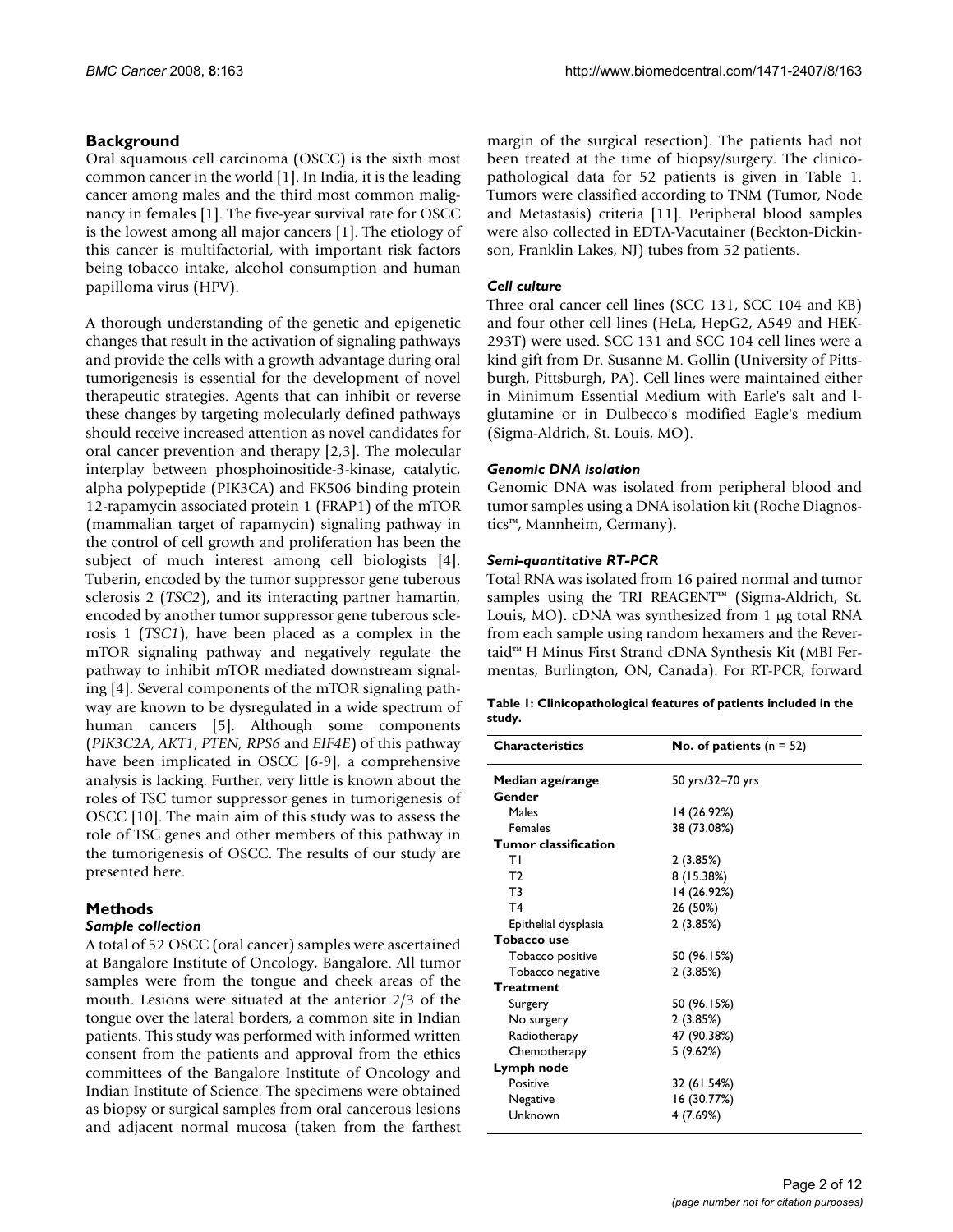and reverse primers were selected from two different exons of genes to rule out the possibility of amplification of contaminating genomic DNA. Primer sequences and PCR conditions are available from the authors upon request. For each gene, the PCR protocol was optimized in order to get the amplification in a linear phase. Glyceraldehyde-3-phosphate dehydrogenase (*GAPDH*) was amplified as a normalizing control. Images of RT-PCR ethidium bromide stained agarose gels were acquired with a Kodak CCD camera and quantification of the bands was performed by densitometric analysis using the Kodak Digital Science Image Station Imaging Software version 3.6.1. Band intensity was expressed as relative absorbance units. Data was expressed in arbitrary units (relative expression) as a ratio of normal/*GAPDH* and tumor/*GAPDH* and plotted using the GraphPad Prism software version 4.00 (GraphPad Prism Software, San Diego, CA). The significance of difference in mRNA levels between normal and tumor samples for a gene was assessed by Student's t-test and the results are expressed as mean  $\pm$  SEM [12]. A probability value of  $p < 0.05$  was assumed to be significant. PCR amplification for each gene was repeated once. A gene was considered to be upregulated when its mean expression value across 16 tumor samples was significantly higher than the mean expression value across 16 normal tissue samples and vice versa [13]. We defined the cutoff value for determining the upregulation or downregulation of a gene in a tumor sample as  $\geq 1.8$  fold difference in its expression between normal and tumor samples as described by Arora et al. [3] for differentially expressed genes in oral squamous cell carcinoma.

# *Mutation analysis*

Mutation screening of the entire coding regions of TSC genes was carried out using PCR-SSCP [14] and DNA sequencing techniques.

#### *LOH analysis at TSC1, TSC2 and PTEN loci*

For LOH studies, matched normal and tumor DNA samples from 50 patients were genotyped using following microsatellite markers: D9S179, D9S1830 and D9S915 for the TSC1 locus; D16S3024, D16S3395 and D16S475 for the TSC2 locus; and D10S215, D10S1765 and D10S541 for the PTEN locus. Microsatellite analysis was performed as described in Kumar et al. [15]. LOH was scored if there was a complete loss of one of the two heterozygous alleles in tumor DNA or a decrease of 50% intensity of one of the two alleles in tumor DNA as compared to the corresponding peripheral blood DNA (allelic imbalance).

#### *Antibodies and western blot analysis*

Rabbit polyclonal antibodies generated against amino acids 488–1016 of TSC1 and amino acids 155–541 of TSC2 were raised in our laboratory. Mouse monoclonal

anti-β-actin antibody was purchased from Sigma-Aldrich (St. Louis, MO). Rabbit polyclonal anti-Akt 1/2, anti-p-Akt 1/2/3 (Thr 308) and anti-p-p70S6K1 (Thr 389) antibodies were purchased from Santa Cruz Biotechnology (Santa Cruz, CA). Rabbit polyclonal anti-p70S6K1 antibody was obtained as a kind gift from Dr. I. Juhan-Vague (Marseille, Cedex, France).

For western blot analysis, whole cell lysates were prepared from matched normal and tumor samples as well as cell lines using a standard procedure. Equal amounts of protein (~100 μg/lane) from tumor, normal oral tissue or different cancer cell lines were resolved by SDSpolyacrylamide gel electrophoresis and transferred onto a PVDF membrane. Primary antibody was detected with either HRP-conjugated goat anti-rabbit or goat antimouse secondary antibodies (Bangalore Genei™, India). Immunoreactive bands were visualized using the Western Lightning Chemiluminescence Reagent kit (PerkinElmer Life Sciences, Boston, MA) and X-ray films. β-actin was used to see equal protein loading.

### *5-azacytidine treatment of cell lines*

SCC 131 and HeLa cells were seeded at a density of  $1 \times 10^6$ cells/90 mm dish. After 24 hr, freshly prepared 5-azacytidine (Sigma-Aldrich, St. Louis, MO) was added into the dish to a final concentration of 10 μM. Total RNA was isolated after 2 and 5 days from the start of the treatment. Untreated cells were used as controls. Semi-quantitative RT-PCR was used to assess the expression of *TSC1* and *TSC2*. *GAPDH* was used as a normalizing control.

#### *Combined bisulfite restriction analysis*

Methylation status of the *TSC2* gene promoter was examined using combined bisulfite restriction analysis (COBRA) as described by Xiong and Laird [16]. Sodium bisulfite treated DNA was used in PCR amplification using primers designed for the bisulfite treated DNA. Primers were designed using the MethPrimer program [17]. Promoter region of the *TSC2* gene is reported by Kobayashi et al. [18]. Sodium bisulfite treated DNA was amplified with following *TSC2* promoter primers: F-5'gggattttagtttgtagtttttattt-3' and R-5'-ccataacttaaaactaaaaaatact-3'. Primers were designed to exclude binding to any CpG dinucleotide to ensure amplification of both methylated and unmethylated forms of DNA. PCR conditions for primers were as follows: an initial denaturation at 95°C for 3 min was followed by 35 cycles of 94°C for 30 sec, 60°C for 45 sec and 68°C for 45 sec with a final extension at 68°C for 5 min. *TSC2* primer set generated a 571 bp amplicon. A second PCR was carried out using the product of the first amplification as a template to get enough DNA for COBRA. Approximately 500– 600 ng of pooled and gel purified PCR product was digested with *Aci* I at 37°C for 6 hr. Digests were resolved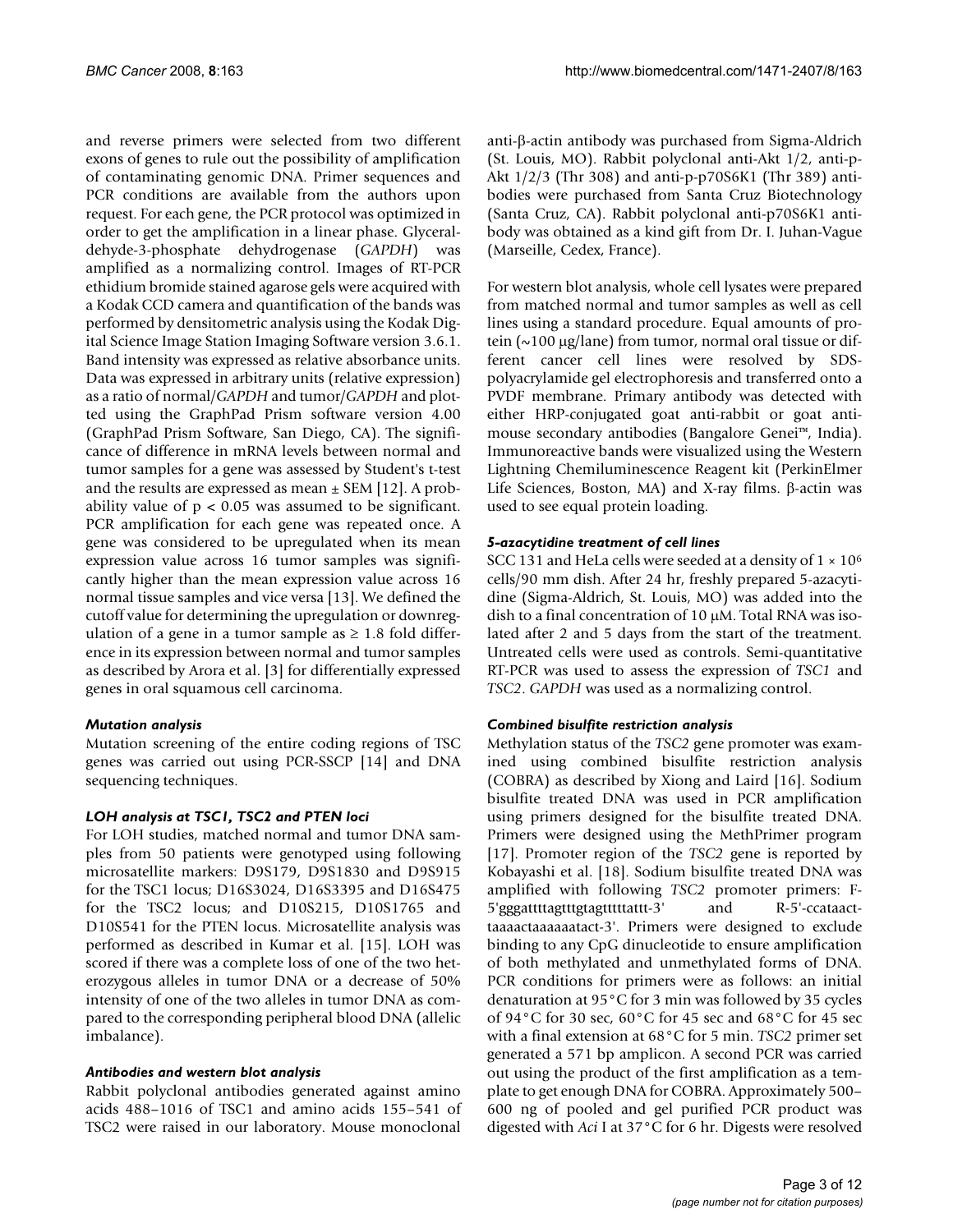in a 2.5% agarose gel and visualized by ethidium bromide staining. There are 18 *Aci* I sites and 65 CpGs in the *TSC2* promoter. The restriction enzyme *Aci I* recognizes the sequence 5'-GCGG-3'. The cleavage of this sequence will occur only when the C residue in the recognition sequence is methylated. Promoter of *TSC1* has been reported by Ali et al. [19]. Primers were also designed for the *TSC1* promoter. However, despite repeated efforts using DNA polymerases from several vendors, we were not successful in amplifying the *TSC1* promoter after bisulfite treatment.

#### **Results and discussion** *Downregulation of TSC genes*

Expression levels of TSC genes were studied by semi-quantitative RT-PCR analysis in a panel of 16 matched normal and tumor samples. The mean expression level of *TSC1* was significantly lower (1.31  $\pm$  0.18 in normal vs. 0.79  $\pm$ 0.11 in tumor,  $p = 0.0208$ ) in tumor samples (Figure 1a). The mean expression level of *TSC2* was also significantly lower (1.56  $\pm$  0.15 in normal vs. 0.88  $\pm$  0.12 in tumor, p = 0.0013) in tumor samples (Figure 1a), suggesting the involvement of these genes in the etiology of oral cancer.



#### Figure 1

**Expression of TSC genes in oral tumor samples and cell lines.** a) Semi-quantitative RT-PCR analysis of TSC genes in 16 matched normal and tumor samples. Note, downregulation of both genes in tumor samples. Each square or triangle corresponds to data from one sample. Horizontal lines represent mean values of mRNA expression across normal or tumor samples. b) Western blot analysis of TSC1 and TSC2 in eight matched normal and tumor tissues. TSC1 and TSC2 show no expression or downregulation in tumor samples. c) Western blot analysis of TSC1 and TSC2 in three oral cancer (KB, SCC 104 and SCC 131), lung carcinoma (A549), embryonic kidney (HEK-293T), cervical carcinoma (HeLa) and hepatic carcinoma (HepG2) cell lines. Note, the expression of TSC2 is not detectable in the oral cancer cell line SCC 131.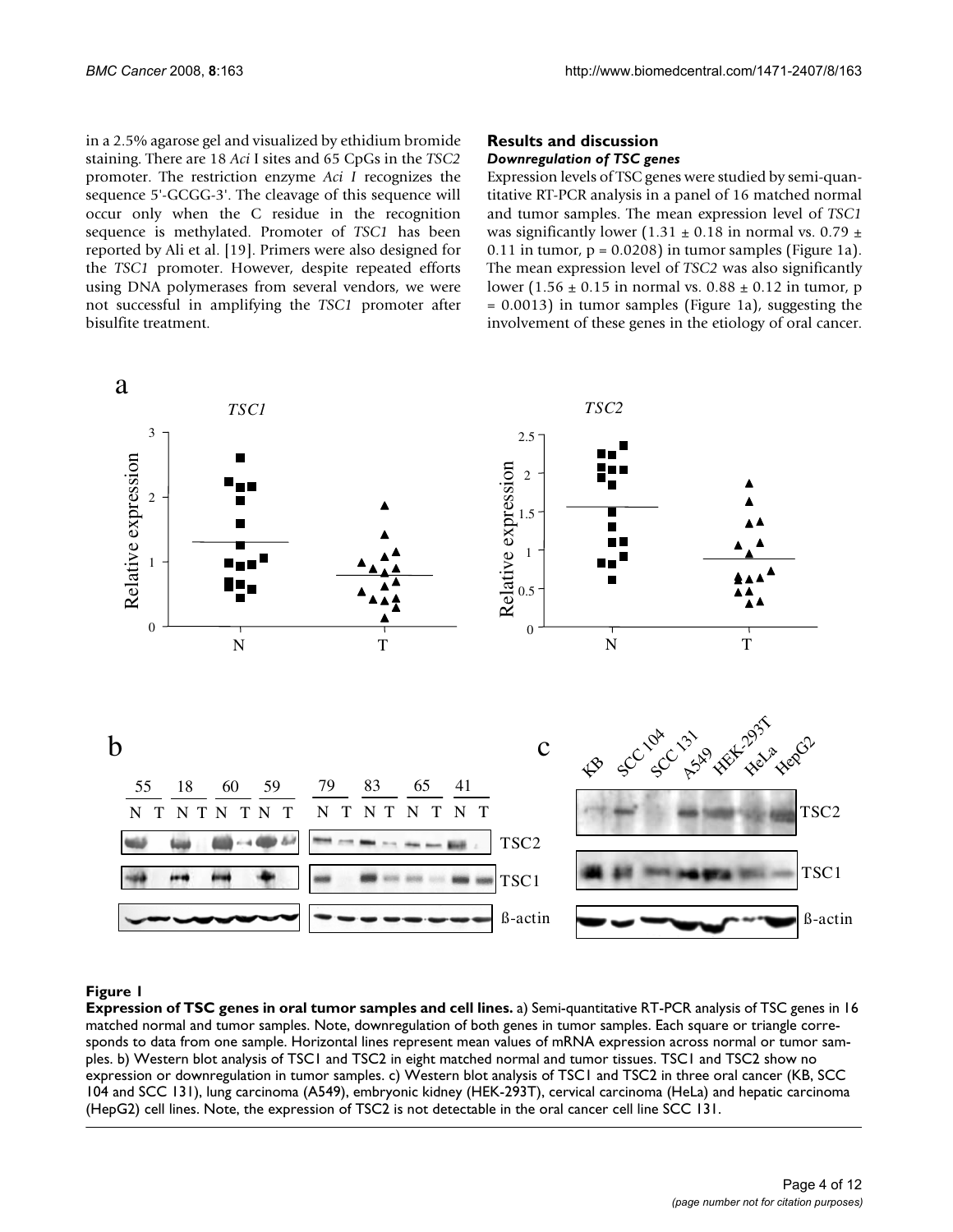

### **Figure 2**

**LOH at TSC loci in 50 matched normal and tumor samples.** a) Representative gel pictures showing LOH for markers from the *TSC1* and *TSC2* candidate regions. B and T denote constitutive blood and tumor DNA respectively. Arrows indicate loss or allelic imbalance of the corresponding allele in tumor DNA. b) LOH analysis of 50 matched samples at both the TSC loci. Approximate locations of microsatellite markers with respect to TSC genes are shown on the left. Tumors are grouped according to their T classification (T1–T4). Numbers represent patient numbers. Abbreviations: NI, non-informative; IN, informative; LOH, loss of heterozygosity; and MI, microsatellite instability.

TSC1 and TSC2 were also downregulated in eight matched normal and tumor samples at the protein level (Figure 1b). We wanted further to determine the expression of both the TSC genes in cell lines. Interestingly, TSC2 did not show a detectable level of expression in an oral cancer cell line SCC 131, whereas it was expressed in two other oral cancer cell lines KB and SCC 104 as well as in A549, HEK-293T, HeLa and HepG2 at the protein level (Figure 1c). However, the TSC2 expression in KB was lower than in other cell lines (Figure 1c). TSC1 was expressed in all the cell lines, albeit at different levels (Figure 1c).

#### *Mechanisms of downregulation of TSC genes*

We then sought to determine the mechanism of downregulation of TSC genes in tumor samples. Given the fact that both are tumor suppressors, we hypothesized that their downregulation could be due to inactivating somatic mutations, LOH and/or promoter methylation in tumors. Mutation analysis of the entire coding regions of both the TSC genes did not detect any mutation in a panel of 25 tumor samples. However, four normal population sequence variants (c.965T>C/p.M322T, c.IVS10+51T>A, c.IVS10+27C>G and c.1335A>G/p.E445E) were identified in *TSC1*. Three normal population sequence variants (c.1578C>T/p.S526S, c.IVS14-14C>T and c.2580T>C/ p.F860F) were detected in *TSC2*. Interestingly, our analysis of matched peripheral blood and tumor DNA samples from 50 patients showed LOH at both the TSC loci (Figure 2). Of 50 patients, 46/50 patients were constitutionally heterozygous for one or more markers at each of the two TSC loci (Figure 2b). At the TSC1 locus, 17/46 (36.96%) tumors showed an allelic loss for one or more markers. The frequency of LOH at each of the markers analyzed was as follows: 3/29 (10.34%) informative cases for D9S179, 8/45 (17.78%) informative cases for D9S1830 and 12/44 (27.27%) informative cases for D9S915 (Figure 2b). At the TSC2 locus, 18/46 (39.13%) informative cases showed an allelic loss for one or more markers. LOH was found in 5/25 (20%) informative cases for D16S3024, 8/ 38 (21.05%) informative cases for D16S3395 and 11/37 (29.73%) informative cases for D16S475 (Figure 2b). Nine patients (9/46; 19.57%) had LOH at both the TSC loci (Figure 2b). Microsatellite instability (MI) was found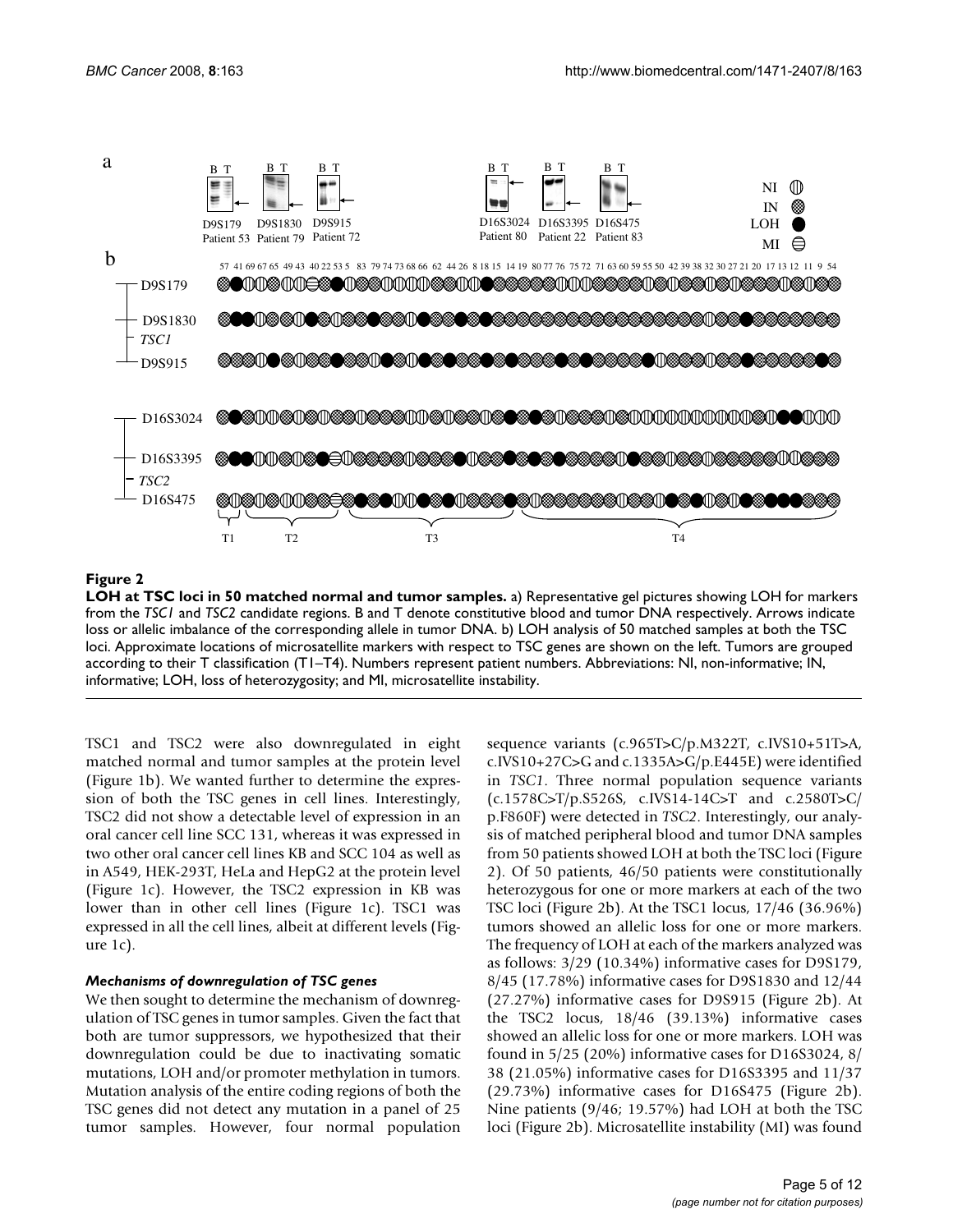in patient 40 at D9S179 and patient 53 at D16S3395 and D16S475 (Figure 2b). No LOH was found in two ED (epithelial dysplasia) samples at either of the two TSC loci (data not shown).

In spite of the exciting link of TSC genes with the mTOR signaling pathway so widely linked with the onset and progression of tumorigenesis, only few studies have investigated the role of TSC genes in sporadic cancers. Hebert et al. [10] have detected a few mutations in both TSC genes in head and neck tumors from the U.S. patients and SCC cell lines. Although reduced expression of tuberin was found in sporadic astrocytomas, no intragenic mutations were detected in either TSC gene [20]. LOH was seen in astrocytomas, ependymomas, gangliogliomas, glioblastoma multiforme, oligodendrogliomas and pilocytic astrocytomas at both the TSC loci [20]. Parry et al. [21] did not detect any intragenic somatic mutation in TSC genes in sporadic renal cell carcinomas, although LOH was found at both the TSC loci. Somatic mutations in *TSC1* have been identified in bladder tumors [\[22](#page-11-0)]. LOH at the TSC loci has been reported in several other tumor types: lung adenocarcinoma, gall bladder cancer, nasopharyngeal cancer, papillary breast tumors and ovarian serous adenocarcinoma [\[22](#page-11-0),23]. The present study is the first report to describe LOH at both the TSC loci in OSCC. Further, the expression of the *TSC1* and *TSC2* genes was found to be significantly downregulated in a majority of oral tumors, both at the RNA and protein levels (Figure 1, Table 2). These results suggest that both the TSC genes act as tumor suppressors in tumorigenesis of OSCC. Our results are in agreement with the studies carried out on both *TSC1* and *TSC2* in breast cancer and on *TSC2* in pancreatic cancer, which have recorded reduced and aberrant expression of these genes [24,25]. Although LOH and somatic mutations are important mechanisms for downregulation of tumor suppressor genes, there are examples, where LOH without somatic mutations has been found to be responsible for the downregulation of these genes. For example, LOH without somatic mutations in TSC genes was found to be an important mechanism for downregulation of these genes in sporadic glial and glioneuronal tumors [20]. Promoter methylation and LOH without somatic mutations are known to downregulate *ATM* and *FHIT* genes in breast cancer [26,[27\]](#page-11-1). It is reasonable to assume that the LOH due to deletion of one of the two alleles or due to loss of an entire chromosome with *TSC1* or *TSC2* gene in tumors will leave only one allele, resulting in the downregulation of these genes.

Aberrant hypermethylation of promoter  $C_pG$  islands has been found to be an important alternative mechanism to intragenic mutations for the inactivation of tumor suppressor genes [28]. Since we did not find any somatic mutation in TSC genes in oral tumors, we therefore ascribed the downregulation of TSC genes in oral cancer to an epigenetic alteration, resulting in the methylation of *TSC1* and *TSC2* promoters. To investigate if the downregulation of TSC genes in tumors is due to their promoters being methylated, we selected the oral cancer cell line SCC 131, which did not show expression of TSC2 and a low level of expression of TSC1 (Figure 1c), and treated it with methyltransferase inhibitor 5-azacytidine. RT-PCR data showed a significant increase in the expression of both the TSC genes in this cell line following the treatment (Figure 3). HeLa cells also showed a significant increase in the expression of *TSC2* after 5-azacytidine treatment (Figure 3b). However, no significant difference was observed in the expression of *TSC1* in HeLa cells following the drug treatment for 2 and 5 days (Figure 3b). No change in the expression of both the genes was seen in both cell lines grown for 2 and 5 days without the drug treatment (Figure 3b).

| Sample<br>(Patient)<br>no. | Age<br>(yrs)<br><b>Sex</b> | Tumor<br>classification | Metastasis | <b>Tobacco</b><br>use | LOH@<br><b>TSCI</b> | LOH@<br>TSC <sub>2</sub> | <b>TSCI</b><br>(D) | TSC <sub>2</sub><br>(D) | <b>AKTI</b><br>(U) | PIK3C2A<br>(U) | <b>PDPKI</b><br>(U) | <b>RHEB</b><br>(U) | <b>FRAPI</b><br>(U) | <b>RPS6KBI</b><br>(U) | RPS6<br>(U) | EIF4E<br>(U) | EIF4EBP1<br>(D) | <b>PTEN</b><br>(D) |
|----------------------------|----------------------------|-------------------------|------------|-----------------------|---------------------|--------------------------|--------------------|-------------------------|--------------------|----------------|---------------------|--------------------|---------------------|-----------------------|-------------|--------------|-----------------|--------------------|
| 54                         | 40 M                       | $T_4N_1M_0$             | N/A        | Yes                   | ٠                   | ٠                        | 1.39               | 2.04                    | 2.04               | 2.34           | 0.77                | 2.29               | 1.82                | 2.25                  | 3.40        | 2.23         | 3.12            | 1.70               |
| 39                         | 55 F                       | $T_4N_1M_0$             | Yes        | Yes                   | ۰.                  | ٠                        | 1.77               | 1.95                    | 4.04               | 2.47           | 2.33                | 1.92               | 2.68                | 3.34                  | 2.67        | 3.01         | 0.98            | 1.44               |
| 19                         | 48 F                       | $T_4N_{2h}M_0$          | No         | Yes                   | ۰.                  | ٠                        | 1.93               | 3.57                    | 3.29               | 1.63           | 1.57                | 2.12               | 2.21                | 2.93                  | 2.01        | 2.07         | 1.45            | 2.04               |
| 15                         | 55 F                       | $T_3N_1M_0$             | No         | Yes                   | ٠                   | ٠                        | 2.63               | 2.03                    | 4.68               | 3.23           | 1.81                | 0.76               | 1.76                | 1.48                  | 2.83        | 1.31         | 3.03            | 2.35               |
| 20                         | 50 F                       | $T_4N_1M_0$             | Yes        | Yes                   | ٠                   | ٠                        | 1.98               | 2.03                    | 1.46               | 1.65           | 0.65                | 0.85               | 0.92                | 1.34                  | 1.50        | 1.98         | 3.02            | 1.87               |
| 8                          | 50 F                       | $T_3N_1M_0$             | No         | Yes                   | ٠                   | ٠                        | 1.15               | 1.37                    | 1.57               | 0.95           | 1.39                | 1.73               | 0.44                | 0.61                  | 0.64        | 1.54         | 4.27            | 3.67               |
| $\mathbf{H}$               | 60 F                       | $T_4N_1M_x$             | Yes        | Yes                   | ×.                  | ٠                        | 0.31               | 0.69                    | 1.80               | 1.69           | 1.03                | 2.54               | 3.76                | 1.94                  | 0.69        | 1.17         | 0.96            | 2.36               |
| 40                         | 50 F                       | $T_2N_1M_0$             | Yes        | Yes                   | $+$                 |                          | 2.33               | 1.48                    | 1.75               | 2.16           | 1.90                | 2.22               | 2.82                | 6.25                  | 1.83        | 4.22         | 2.06            | 1.60               |
| 50                         | 40 M                       | $T_4N_{2h}M_0$          | Yes        | Yes                   | ×.                  | ٠                        | 1.20               | 2.98                    | 1.34               | 0.58           | 1.43                | 1.22               | 1.25                | 2.45                  | 2.69        | 1.50         | 3.67            | 1.35               |
| 52                         | 70 M                       | ED                      | N/A        | No                    | ٠                   | ٠                        | 2.35               | 1.82                    | 2.69               | 2.64           | 1.50                | 2.23               | 5.78                | 1.80                  | 1.76        | 3.74         | 1.69            | 2.23               |
| 32                         | 35 M                       | $T_4N_0M_{\rm x}$       | No         | Yes                   | ٠                   | ٠                        | 1.58               | 3.03                    | 2.04               | 0.90           | 1.15                | 0.80               | 1.48                | 1.67                  | 1.89        | 1.60         | 2.24            | 1.18               |
| 53                         | 38 F                       | $T_2N_0M_0$             | No         | Yes                   | $+$                 | ۰.                       | 7.92               | 1.51                    | 3.68               | 2.88           | 2.59                | 2.78               | 1.19                | 2.32                  | 1.21        | 2.13         | 2.77            | 1.99               |
| 55                         | 40 F                       | $T_4N_1M_0$             | Yes        | Yes                   | $\ddot{}$           | ٠                        | 1.35               | 1.81                    | 2.27               | 2.99           | 1.53                | 1.70               | 12.4                | 1.37                  | 4.47        | 2.67         | 1.77            | 1.46               |
| 57                         | 62 F                       | $T_1N_0M_0$             | Yes        | Yes                   | ۰.                  | ٠                        | 1.40               | 2.39                    | 2.26               | 4.50           | 8.26                | 2.95               | 2.24                | 5.05                  | 1.80        | 2.32         | 2.17            | 0.50               |
| 59                         | 70 F                       | $T_4N_{2h}M_0$          | Yes        | Yes                   | ٠                   | $+$                      | 2.38               | 1.30                    | 1.48               | 2.80           | 1.92                | 1.67               | 1.38                | 0.67                  | 1.66        | 1.70         | 5.07            | 1.23               |
| 60                         | 40 F                       | $T_{4a}N_1M_x$          | Yes        | Yes                   | ٠                   | ۰.                       | 1.37               | 1.80                    | 0.87               | 2.28           | 1.49                | 1.98               | 1.05                | 1.04                  | 1.99        | 1.88         | 0.60            | 1.30               |

\* We defined the curof value for determining the upregulation or downregulation of a gene in a tumor sample as ≥ 1.8 fold difference in its expression between normal and umor samples [3]. With this criterion, TSC1, EFCBP a

tumor samples, respectively.<br>**'Abbreviations**: TNM, Tumor, Node, Metastasis; and ED, Epithelial dysplasia.<br>'Yes' in tobacco use refers to addiction to tobacco, bidi and cigarettes for at least 15–20 years. '+' denotes LOH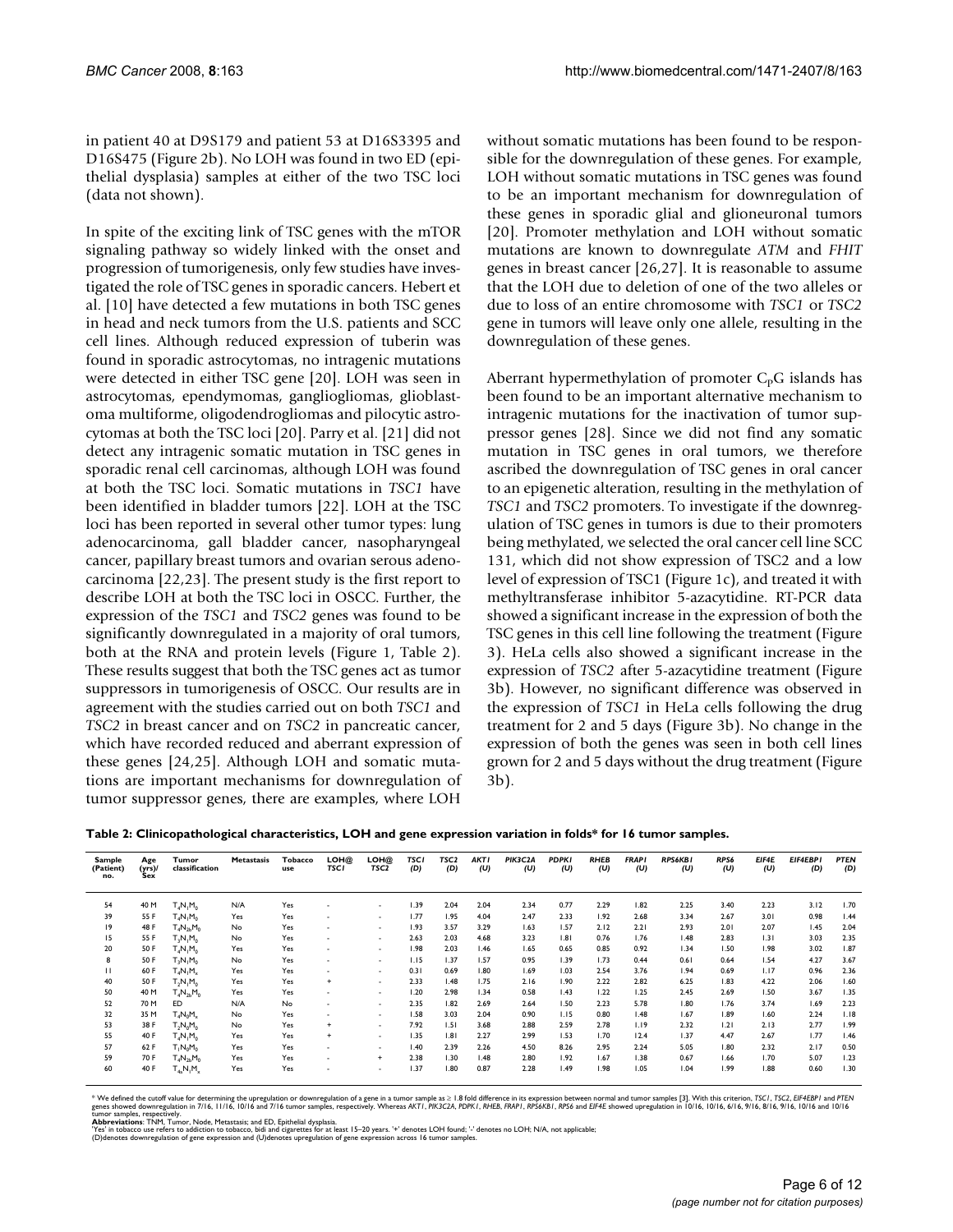

#### Expression of TSC genes in ca **Figure 3** ncer cell lines following treatment with 5-azacytidine for 2 (2 d) and 5 (5 d) days

**Expression of TSC genes in cancer cell lines following treatment with 5-azacytidine for 2 (2 d) and 5 (5 d) days.** a) Representative RT-PCR gel pictures showing restoration or increase in the expression of TSC genes. b) Graphical representation of expression levels of *TSC1* and *TSC2* following the drug treatment. Expressions of these genes in untreated SCC 131 and HeLa cells at day 0, 2 and 5 were used as controls. '-' indicates no 5-azacytidine treatment and '+' indicates treatment with 5-azacytidine. Graphs represent mean ± SEM of two separate experiments. \* indicates significant difference at p < 0.05. Although the expression of *TSC1* was increased in HeLa cells following the drug treatment, the relative expression levels of treated and untreated cells were not significantly different from each other. The expression of *TSC2* was significantly increased in both cell lines following the drug treatment.

In order to see if the downregulation of TSC genes is due to their promoters being methylated in tumors from the patients, we examined the methylation status of the promoters of both the TSC genes in a panel of 16 oral tumors, three normal oral tissues, two peripheral blood DNA samples from normal individuals, and two cell lines HeLa and SCC 131 by COBRA. Our repeated efforts to amplify the *TSC1* promoter using different *Taq* DNA polymerases failed. We believe that this could be due to the nature of the sodium bisulfite treated DNA. However, we were able to successfully amplify the 571 bp long *TSC2* promoter region. As can be seen from the Figure 4a, a 571 bp PCR product from all the tumors and both cell lines showed digestion, whereas PCR products from peripheral blood samples from two normal individuals and three normal

oral tissues did not show digestion. Digested bands of varying sizes and intensities were seen in different tumor samples and both cell lines, in addition to a prominent digested band of  $\sim$ 175 bp and the uncut band of 571 bp (Figure 4a). In order to see if the digestion by *Aci I* was specific, we treated the PCR products with the restriction enzyme buffer only. The absence of any digestion suggested that the *Aci I* digestion of the samples was specific (data not shown). Sequence analysis of the PCR products from sodium bisulfite treated normal and tumor DNA showed that the treatment was specific (Figure 4b).

The variation in the degree of digestion by *Aci* I in different tumor samples might be accounted for by the fact that all surgical samples are likely to contain a heterogenous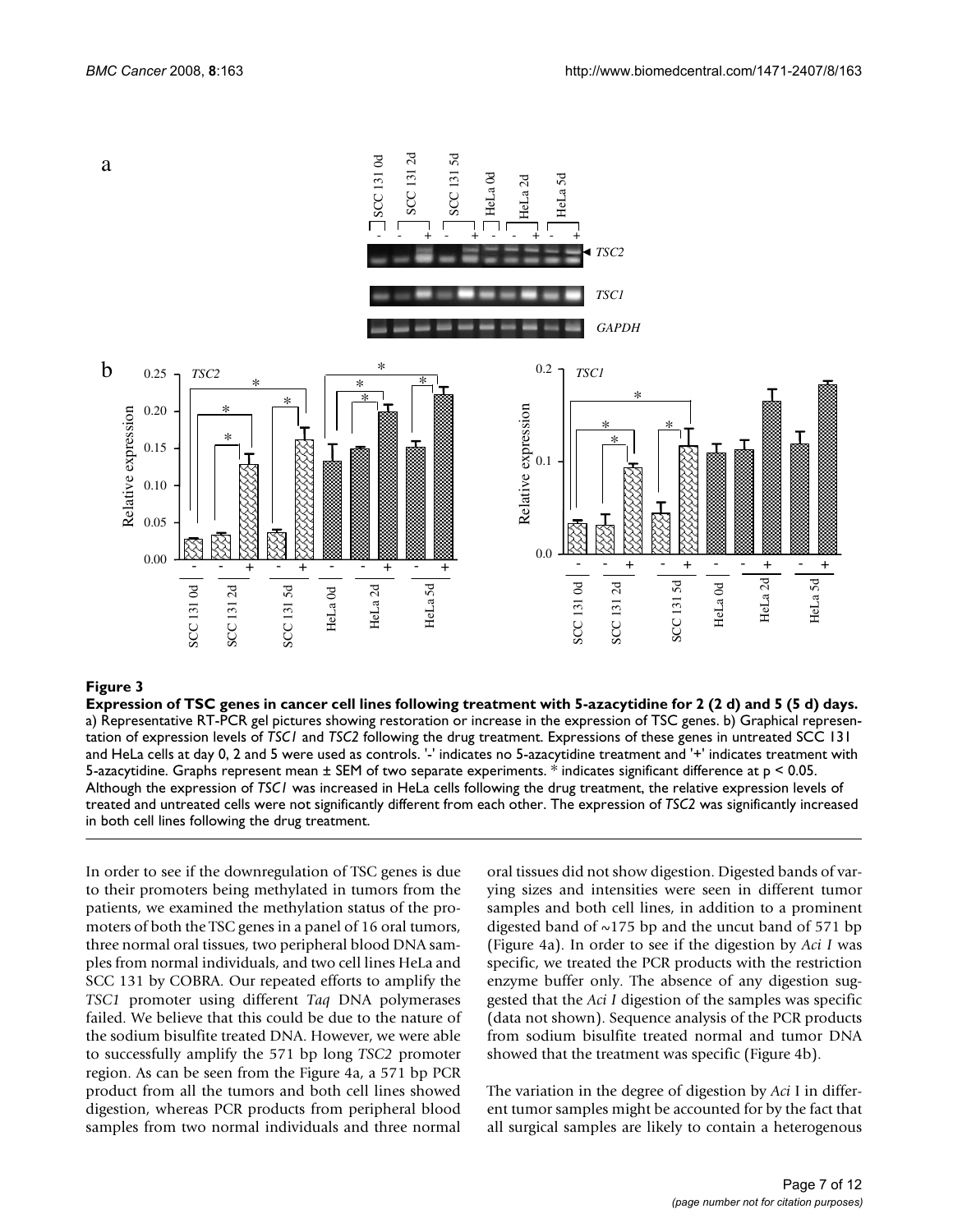

#### Analysis of the methylation status of the **Figure 4** *TSC2* promoter by COBRA and bisulfite sequencing

**Analysis of the methylation status of the** *TSC2* **promoter by COBRA and bisulfite sequencing.** a) Bisulfite treated DNA samples from 16 oral tumors, three normal oral tissues, peripheral blood samples from two normal individuals and two cell lines were analyzed by COBRA. Normal and tumor samples are marked as N and T, respectively. Numbers correspond to patient numbers. Note, the undigested 571 bp fragment and a major digested fragment of ~175 bp in all tumors and cell lines. CB DNA1 and CB DNA 2 are peripheral blood DNA samples from two unrelated normal individuals. b) Representative bisulfite sequencing chromatograms of the promoter region from normal and tumor samples. The underlined region denotes the Aci I site which is lost in the normal tissue from patient 55 and retained in the tumor from patient 59 because of methylation at the C residue at this site.

mix of normal and tumor cells as microdissection was not performed on tumor samples and also considerable heterogeneity of methylation might exist among tumor samples. An MSP (methylation-specific PCR) assay could not be designed in this study because the relevant methylated region was limited. Taken together, our 5-azacytidine and COBRA data suggested that TSC genes are targets of epigenetic inactivation in oral cancer (Figures 3 and 4).

### *Aberrant expression of genes from the mTOR signaling pathway*

Since TSC1 and TSC2 are important regulators of this pathway and showed downregulation, we hypothesized that other key players of this pathway might be also dysregulated in oral cancer. To this end, the expression pattern of other major regulators of this pathway [v-akt murine thymoma viral oncogene homolog 1 (*AKT1*); phosphoinositide-3-kinase, class 2, alpha polypeptide (*PIK3C2A*); 3-phosphoinositide dependent protein kinase-1 (*PDPK1*); Ras homolog enriched in brain (*RHEB*); FK506 binding protein 12-rapamycin associated protein 1 (*FRAP1*); ribosomal protein S6 kinase, 70 kDa, polypeptide 1 (*RPS6KB1*); ribosomal protein S6 (*RPS6*); eukaryotic translation initiation factor 4E (*EIF4E*); eukaryotic translation initiation factor 4E binding protein 1 (*EIF4EBP1*); phosphatase and tensin homolog, mutated in multiple advanced cancers 1 (*PTEN*); tyrosine 3 monooxygenase/tryptophan 5-monooxygenase activation protein, beta polypeptide (*YWHAB*); and insulin receptor substrate 1 (*IRS1*)] was investigated in the same panel of 16 matched normal and tumor tissues using semi-quantitative RT-PCR analysis. Mean expression levels of following genes showed significant upregulation in tumor samples:  $AKT1$  (0.61  $\pm$  0.08 in normal vs. 1.30  $\pm$ 0.16 in tumor, p = 0.0008), *PIK3C2A* (0.74 ± 0.12 in normal vs. 1.39 ± 0.17 in tumor, p = 0.0038), *PDPK1* (0.79 ± 0.09 in normal vs.  $1.19 \pm 0.09$  in tumor,  $p = 0.0041$ ), *RHEB*  $(0.68 \pm 0.09 \text{ in normal vs. } 1.13 \pm 0.13 \text{ in tumor, p})$  $= 0.0088$ ), *FRAP1*  $(0.54 \pm 0.09 \text{ in normal vs. } 0.91 \pm 0.10 \text{ m}^2)$ in tumor, p = 0.0095), *RPS6KB1* (0.53 ± 0.08 in normal vs. 0.97 ± 0.12 in tumor, p = 0.0048), *RPS6* (0.99 ± 0.18 in normal vs.  $1.64 \pm 0.19$  in tumor,  $p = 0.02$ ) and *EIF4E*  $(0.72 \pm 0.08$  in normal vs. 1.45  $\pm$  0.17 in tumor, p = 0.0004) (Figure 5a). Whereas mean expression levels of *EIF4EBP1*  $(1.23 \pm 0.14 \text{ in normal vs } 0.56 \pm 0.06 \text{ in tumor},$  $p = 0.0001$ ) and *PTEN* (1.27  $\pm$  0.17 in normal vs. 0.73  $\pm$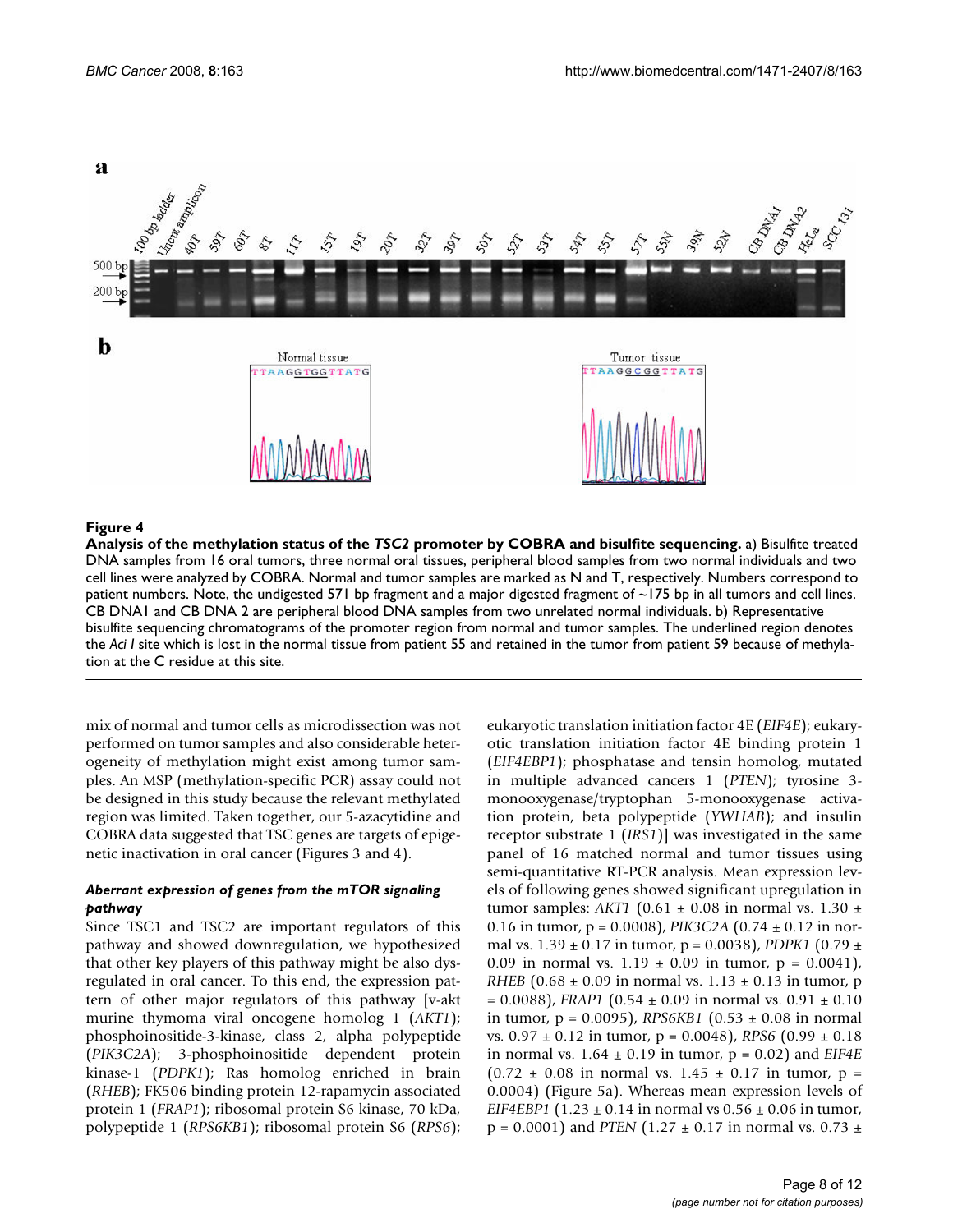

#### **Figure 5**

**Expression of other members of the mTOR signaling pathway in oral tumors.** a) mRNA expression of 10 genes in 16 matched normal and tumor samples. Horizontal lines represent mean values of mRNA expression across normal or tumor samples. b) Western blot analysis of matched normal (N) and tumor (T) samples from eight patients. Numbers represent patient numbers. Blots were probed with antibodies for anti-AKT, anti-p-AKT (Thr308), anti-p70S6K1 and anti-p-70S6K1 (Thr389).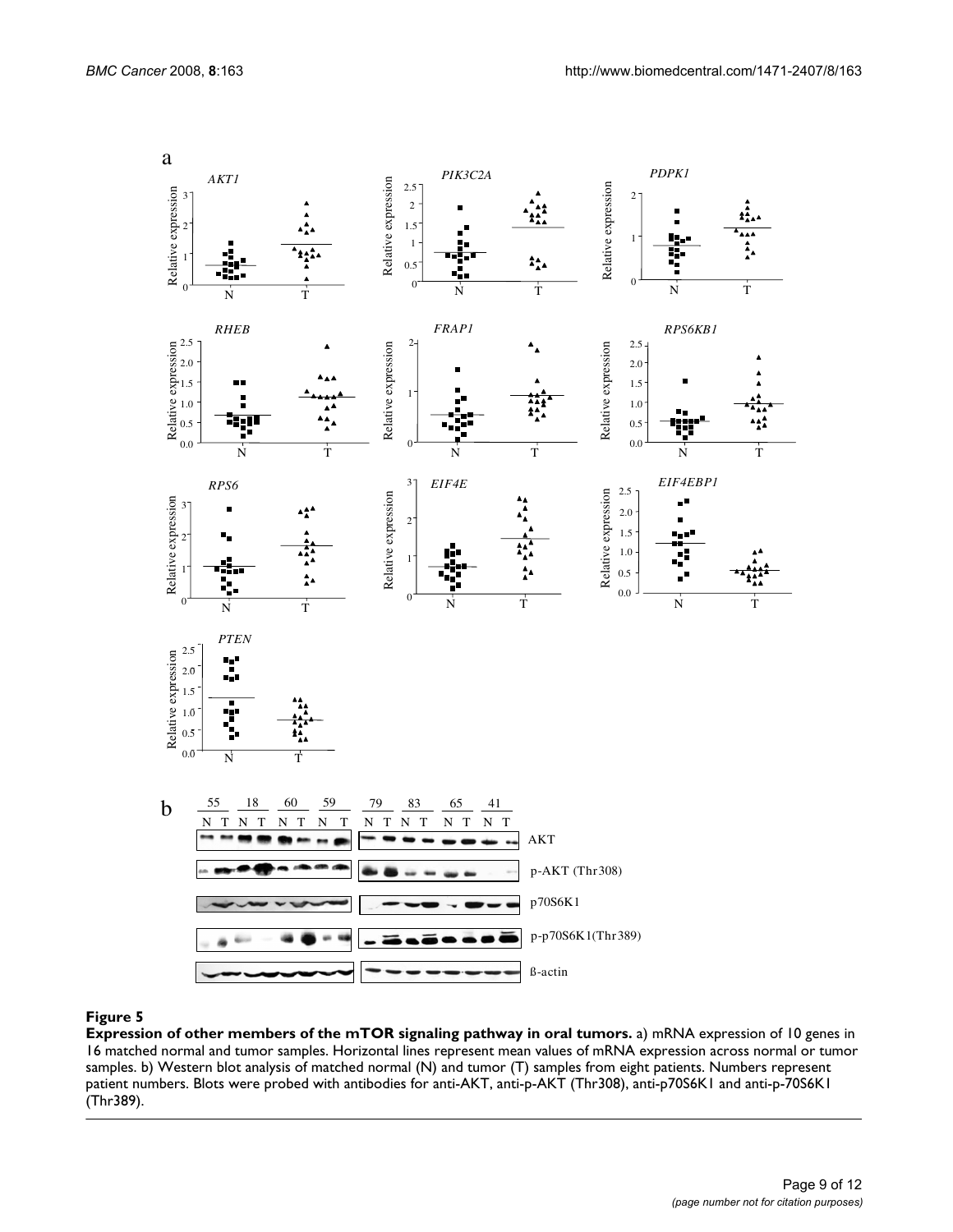0.08 in tumor,  $p = 0.0075$ ) showed significant downregulation in tumor samples (Figure 5a). Two other genes of this pathway, *YWHAB* (0.81  $\pm$  0.89 in normal vs. 1.06  $\pm$ 0.12 in tumor, p = 0.1153) and *IRS1* (0.94 ± 0.10 in normal vs.  $1.19 \pm 0.12$  in tumor,  $p = 0.1118$ ) did not show any significant difference in expression levels between normal and tumor samples (data not shown). We then analyzed the expression pattern of a few genes (*AKT1* and *RPS6KB1*) at the protein level using eight matched normal and tumor tissues. The level of total AKT1 was upregulated in 2/8 tumor samples only (Figure 5b). However, p-AKT1 (Thr308) showed upregulation in 7/8 samples (Figure 5b). p70S6K1 (RPS6KB1) and p-p70S6K1 (Thr389) were both upregulated in 8/8 and 6/8 tumor samples, respectively (Figure 5b). Increase in the phosphorylated forms of both AKT1 and its downstream effector p70S6K1 suggested an increase in their kinase activity, indicating a constitutive activation of this pathway in oral cancer.

Upregulation of *PIK3C2A* has been reported in several cancers such as cervical, colon, breast, liver, stomach and lung cancers [29]. Expression of this gene has been investigated in oral tongue carcinoma, and head and neck cancer cell lines where the mean expression level in tumor samples was found to be significantly higher than in normal samples [7]. Our results have also shown that *PIK3C2A* is upregulated in 10/16 oral tumors (Figure 5a, Table 2).

AKT1 (AKT) is a downstream effecter of PIK3C2A (PI3K). It has emerged as a central player controlling several signal transduction pathways that are activated in response to growth factors or insulin. Activation of AKT1 has been shown to be a frequent event in breast, colorectal, ovarian, pancreatic, and head and neck cancers [30]. One of the best characterized regulators of the mTOR signaling pathway is PTEN. The lipid phosphatase activity of PTEN acts as a negative regulator for PIK3C2A induced signaling as it dephosphorylates PIP3 [31]. PIP3 is a potent second messenger that recruits certain kinases to the plasma membrane including the Protein kinase B/Akt family of kinases and PDPK1. On membrane localization, AKT1 is activated in part through phosphorylation by PDPK1 and elicits several downstream cellular functions. Genetic inactivation of *PTEN* leads to constitutive activation of the mTOR pathway [32]. Our study has shown that *AKT1* and *PDPK1* show upregulation in 10/16 and 6/16 tumors respectively (Figure 5a, Table 2). *PTEN* on the other hand showed downregulation in 7/16 tumors (Figure 5a, Table 2). Mavros et al. [33] identified a low LOH rate of 12% in 50 samples of OSCC. They however did not find any mutation in the coding region of *PTEN* and concluded that the *PTEN* gene alterations do not play a key role in tumorigenesis of oral squamous cell cancers. We have also found a low LOH rate of 13% (6/46 informative cases) at

the PTEN locus in the same panel of 50 paired blood and tumor DNA samples (data not shown). The frequency of LOH was 4.5% (2/44 informative cases) and 10% (3/30 informative cases) at D10S1765 and D10S541 respectively (data not shown). It is possible that the downregulation of this gene in oral tumors examined in this study is due to inactivating somatic mutations or its promoter methylation. However, these possibilities need to be investigated in the future.

FRAP1 has a central role in controlling cell cycle progression and cell growth. It has emerged as a major cancer therapeutic target [34]. FRAP1 exerts its effect by phosphorylating EIF4EBP1 (4E-BP1) which binds to and inactivates EIF4E, thus inhibiting 5'-cap-dependent mRNA translation. Phosphorylation of EIF4EBP1 releases EIF4E and allows initiation of translation. Regulation of EIF4E mediated translation is an important target for therapeutic intervention in light of the fact that *EIF4E* has been shown to be overexpressed in several cancers and that overexpression can cause malignant transformation of rodent fibroblasts [35]. In our study, *EIF4EBP1* showed downregulation in 10/16 tumors (Figure 5a, Table 2). Upregulation of *EIF4E* in 10/16 tumors (Figure 5a, Table 2) potentiates its role in the increase of translation leading to overall cell growth and proliferation. FRAP1 also regulates translation via phosphorylation of a serine/threonine kinase p70S6K1 (RPS6KB1). Upon phosphorylation, p70S6K1 promotes translation of mRNAs containing a 5' terminal oligopyrimidine (5' TOP) by phosphorylating the ribosomal subunit S6. Since ribosomal proteins and translation elongation factors are encoded by 5' TOP mRNAs, signaling along the p70S6K1 pathway promotes ribosome biogenesis and overall protein biosynthetic capacity [4]. Our study provides the evidence that *FRAP1* is upregulated in 8/16 tumors, as also are *RPS6KB1* (9/16) and *RPS6* (10/16) (Figure 5a, Table 2). Our western blot results also indicated that the *AKT1/RPS6KB1* pathway is active in oral tumors, as phosphorylated forms of both proteins show increased levels in tumor samples (Figure 5b).

A novel positive regulator of FRAP1 is the small GTPase RHEB [4]. Tuberin/hamartin complex acts as a negative regulator of this pathway by C-terminal GAP activity of tuberin towards RHEB. When stimulated by growth factors, AKT1 relieves this inhibition by phosphorylation of tuberin, which dissociates the tuberin/hamartin complex [4]. Phosphorylated tuberin binds to the *14-3-3* family of proteins which control various cellular functions [4]. We found upregulation of *RHEB* in 9/16 tumors (Figure 5a, Table 2), whereas we did not find any significant difference in the expressions of the tuberin interacting protein *YWHAB* (14-3-3β) and *IRS1* across the samples analyzed (data not shown). Interestingly, 14-3-3zeta, another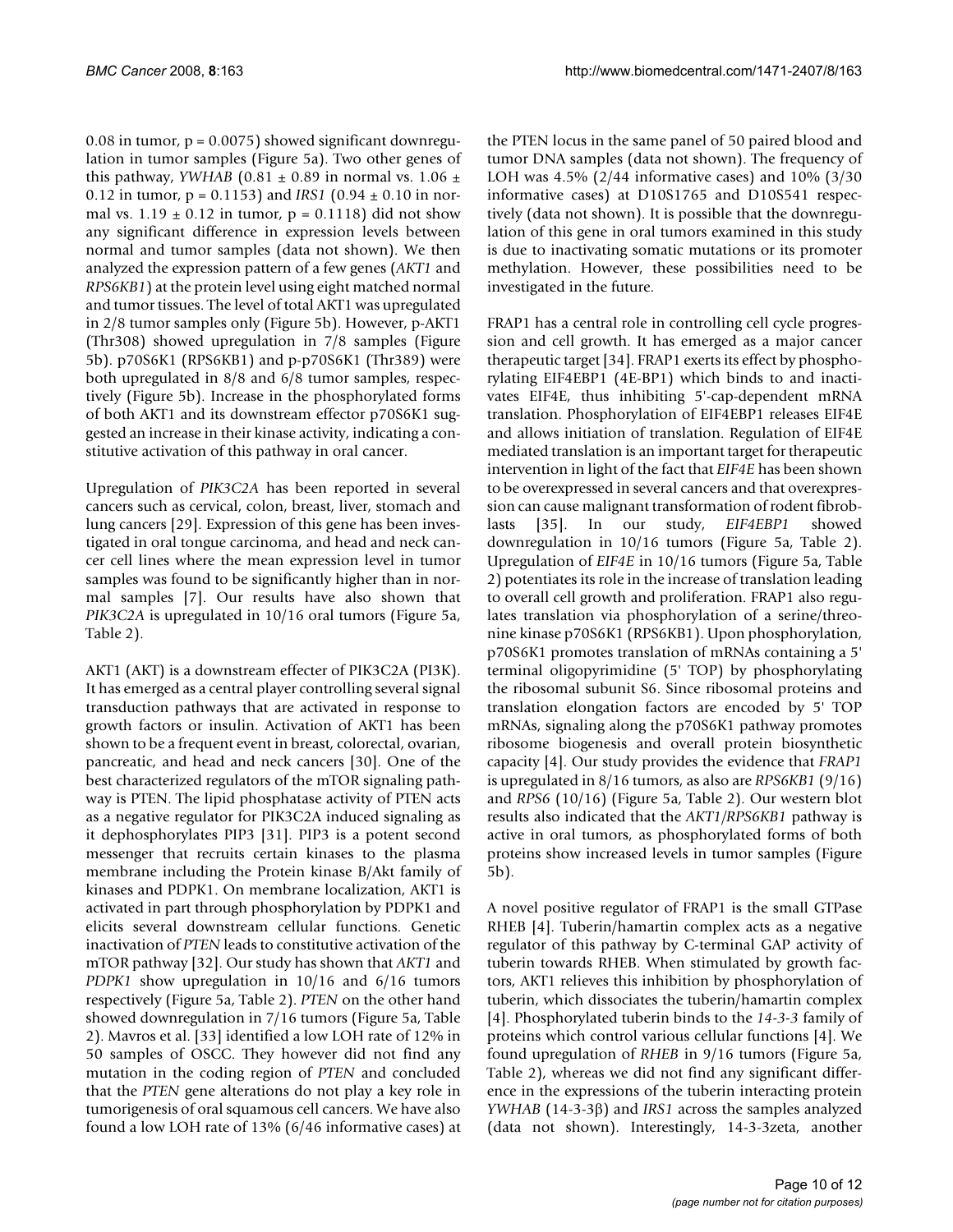tuberin interacting protein [36], was recently found to be upregulated in OSCC [37]. Further, the expression of 14- 3-3sigma, which also interacts with tuberin [36], was reduced or absent in OSCC [38]. This suggested that different isoforms of the 14-3-3 family behave differently in OSCC.

### *Clinicopathological characteristics of patients with LOH at TSC1 and TSC2 loci*

We correlated the presence or absence of LOH at the TSC1 and TSC2 loci in 50 primary tumors to their clinicopathological variables such as age, sex, T classification, stage, grade, histology, tobacco habits and lymph node metastasis. Fisher's exact test (two-sided) was carried out and a p < 0.05 was considered to be significant. Using the above criteria, none of the parameters examined demonstrated a significant correlation with LOH at either of the TSC loci (data not shown).

### **Conclusion**

Collectively, the detection of LOH in a proportion of OSCC samples coupled with reduced gene expression both at the RNA and protein levels indicates a loss of function of TSC genes, implicating their role as tumor suppressors in oral cancer for the first time. Loss of function of these genes may thus contribute to the constitutive activation of the mTOR signaling pathway leading to overall cell growth and proliferation. Our studies have also shown for the first time that several key members of this pathway show aberrant expression in oral cancer and can provide useful therapeutic targets. Several inhibitors of this pathway, such as rapamycin and its derivatives which inhibit mTOR (FRAP1) and the PI3K (PIK3C2A) inhibitor wortmannin, are in fact now being actively evaluated in clinical trials for other cancers [31,34]. Further, rapamycin and its derivative CCI-779 have been shown to reduce OSCC tumor size in nude mice [8,39]. Thus, these inhibitors could also be evaluated for the treatment of oral cancer.

#### **Competing interests**

The authors declare that they have no competing interests.

# **Authors' contributions**

SC performed the experiments and provided inputs in drafting the manuscript. SMAM and KSG provided patient samples and analyzed clinical data. AK provided overall study design, guidance, drafted the manuscript and revision.

#### **Acknowledgements**

This work was supported by a research grant from the Department of Biotechnology, New Delhi to AK and KSG, and a Council of Scientific and Industrial Research fellowship to SC. We are grateful to patients and their families for their involvement in the study. We thank Dr. Sonal Khare, Mr. Santosh Gupta and Ms. C. Yeshodari for technical help. We also thank the

reviewers, Drs. Eloiza Helena Tajara and Hideki Tanzawa, for their valuable suggestions to improve the manuscript.

#### **References**

- 1. Notani PN: **Epidemiology and prevention of head and neck cancer: a global view.** In *Contemporary issues in oral cancer* Edited by: Saranath D. New Delhi: Oxford University Press; 2000:1-29.
- 2. Sudbo J, Bryne M, Mao L, Lotan R, Reith A, Kildal W, Davidson B, Soland TM, Lippman SM: **[Molecular based treatment of oral can](http://www.ncbi.nlm.nih.gov/entrez/query.fcgi?cmd=Retrieve&db=PubMed&dopt=Abstract&list_uids=13679198)[cer.](http://www.ncbi.nlm.nih.gov/entrez/query.fcgi?cmd=Retrieve&db=PubMed&dopt=Abstract&list_uids=13679198)** *Oral Oncol* 2003, **39:**749-758.
- 3. Arora S, Matta A, Shukla NK, Deo SV, Ralhan R: **[Identification of](http://www.ncbi.nlm.nih.gov/entrez/query.fcgi?cmd=Retrieve&db=PubMed&dopt=Abstract&list_uids=15599930) [differentially expressed genes in oral squamous cell carci](http://www.ncbi.nlm.nih.gov/entrez/query.fcgi?cmd=Retrieve&db=PubMed&dopt=Abstract&list_uids=15599930)[noma.](http://www.ncbi.nlm.nih.gov/entrez/query.fcgi?cmd=Retrieve&db=PubMed&dopt=Abstract&list_uids=15599930)** *Mol Carcinog* 2005, **42:**97-108.
- 4. Manning BD, Cantley LC: **[United at last: the tuberous sclerosis](http://www.ncbi.nlm.nih.gov/entrez/query.fcgi?cmd=Retrieve&db=PubMed&dopt=Abstract&list_uids=12773158) [complex gene products connect the phosphoinositide 3](http://www.ncbi.nlm.nih.gov/entrez/query.fcgi?cmd=Retrieve&db=PubMed&dopt=Abstract&list_uids=12773158) kinase/Akt pathway to mammalian target of rapamycin [\(mTOR\) signaling.](http://www.ncbi.nlm.nih.gov/entrez/query.fcgi?cmd=Retrieve&db=PubMed&dopt=Abstract&list_uids=12773158)** *Biochem Soc Trans* 2003, **31:**573-578.
- 5. Vivanco I, Sawyers CL: **[The phosphatidylinositol 3-kinase AKT](http://www.ncbi.nlm.nih.gov/entrez/query.fcgi?cmd=Retrieve&db=PubMed&dopt=Abstract&list_uids=12094235) [pathway in human cancer.](http://www.ncbi.nlm.nih.gov/entrez/query.fcgi?cmd=Retrieve&db=PubMed&dopt=Abstract&list_uids=12094235)** *Nat Rev Cancer* 2002, **2:**489-501.
- <span id="page-10-0"></span>6. Shin KH, Kim JM, Rho KS, Park KH, Oh JE, Min BM: **Inactivation of the** *PTEN* **[gene by mutation, exonic deletion, and loss of tran](http://www.ncbi.nlm.nih.gov/entrez/query.fcgi?cmd=Retrieve&db=PubMed&dopt=Abstract&list_uids=12370746)[script in human oral squamous cell carcinomas.](http://www.ncbi.nlm.nih.gov/entrez/query.fcgi?cmd=Retrieve&db=PubMed&dopt=Abstract&list_uids=12370746)** *Int J Oncol* 2002, **21:**997-1001.
- 7. Estilo CL, O-Charoenrat P, Ngai I, Patel SG, Reddy PG, Dao S, Shaha AR, Kraus DH, Boyle JO, Wong RJ, Pfister DG, Huryn JM, Zlotolow IM, Shah JP, Singh B: **[The role of novel oncogenes squamous cell](http://www.ncbi.nlm.nih.gov/entrez/query.fcgi?cmd=Retrieve&db=PubMed&dopt=Abstract&list_uids=12796399) [carcinoma-related oncogene and phosphatidylinositol 3](http://www.ncbi.nlm.nih.gov/entrez/query.fcgi?cmd=Retrieve&db=PubMed&dopt=Abstract&list_uids=12796399) kinase p110alpha in squamous cell carcinoma of the oral [tongue.](http://www.ncbi.nlm.nih.gov/entrez/query.fcgi?cmd=Retrieve&db=PubMed&dopt=Abstract&list_uids=12796399)** *Clin Cancer Res* 2003, **9:**2300-2306.
- 8. Amornphimoltham P, Patel V, Sodhi A, Nikitakis NG, Sauk JJ, Sausville EA, Molinolo AA, Gutkind JS: **[Mammalian target of rapamycin, a](http://www.ncbi.nlm.nih.gov/entrez/query.fcgi?cmd=Retrieve&db=PubMed&dopt=Abstract&list_uids=16267020) [molecular target in squamous cell carcinomas of the head](http://www.ncbi.nlm.nih.gov/entrez/query.fcgi?cmd=Retrieve&db=PubMed&dopt=Abstract&list_uids=16267020) [and neck.](http://www.ncbi.nlm.nih.gov/entrez/query.fcgi?cmd=Retrieve&db=PubMed&dopt=Abstract&list_uids=16267020)** *Cancer Res* 2005, **65:**9953-9961.
- 9. Nathan CA, Amirghahari N, Abreo F, Rong X, Caldito G, Jones ML, Zhou H, Smith M, Kimberly D, Glass J: **[Overexpressed eIF4E is](http://www.ncbi.nlm.nih.gov/entrez/query.fcgi?cmd=Retrieve&db=PubMed&dopt=Abstract&list_uids=15355912) [functionally active in surgical margins of head and neck can](http://www.ncbi.nlm.nih.gov/entrez/query.fcgi?cmd=Retrieve&db=PubMed&dopt=Abstract&list_uids=15355912)cer patients via activation of the Akt/mammalian target of [rapamycin pathway.](http://www.ncbi.nlm.nih.gov/entrez/query.fcgi?cmd=Retrieve&db=PubMed&dopt=Abstract&list_uids=15355912)** *Clin Cancer Res* 2004, **10:**5820-5827.
- 10. Hebert C, Norris K, Parashar P, Ord RA, Nikitakis NG, Sauk JJ: **Hypoxia-inducible factor-1**α **[polymorphisms and TSC1/2](http://www.ncbi.nlm.nih.gov/entrez/query.fcgi?cmd=Retrieve&db=PubMed&dopt=Abstract&list_uids=16412252) [mutations are complementary in head and neck cancers.](http://www.ncbi.nlm.nih.gov/entrez/query.fcgi?cmd=Retrieve&db=PubMed&dopt=Abstract&list_uids=16412252)** *Mol Cancer* 2006, **5:**3.
- 11. Sobin LH, Fleming ID: **[TNM classification of malignant tumors,](http://www.ncbi.nlm.nih.gov/entrez/query.fcgi?cmd=Retrieve&db=PubMed&dopt=Abstract&list_uids=9351551) [fifth edition. Union Internationale Centre le Cancer and the](http://www.ncbi.nlm.nih.gov/entrez/query.fcgi?cmd=Retrieve&db=PubMed&dopt=Abstract&list_uids=9351551) American Joint Committee on Cancer.** Cancer 1997. **[American Joint Committee on Cancer.](http://www.ncbi.nlm.nih.gov/entrez/query.fcgi?cmd=Retrieve&db=PubMed&dopt=Abstract&list_uids=9351551) 80:**1803-1804.
- 12. Rao PSSS, Richard J: *An introduction to biostatistics, a manual for students in health sciences* New Delhi: Prentice-Hall of India Private Ltd; 2003.
- 13. Chakraborty S, Khare S, Dorairaj SK, Prabhakaran VC, Prakash DR, Kumar A: **[Identification of genes associated with tumorigene](http://www.ncbi.nlm.nih.gov/entrez/query.fcgi?cmd=Retrieve&db=PubMed&dopt=Abstract&list_uids=17604597)[sis of retinoblastoma by microarray analysi.](http://www.ncbi.nlm.nih.gov/entrez/query.fcgi?cmd=Retrieve&db=PubMed&dopt=Abstract&list_uids=17604597)** *Genomics* 2007, **90:**344-353.
- 14. Orita M, Suzuki Y, Sekia T, Hayashi K: **[Rapid and sensitive detec](http://www.ncbi.nlm.nih.gov/entrez/query.fcgi?cmd=Retrieve&db=PubMed&dopt=Abstract&list_uids=2687159)[tion of point mutations and DNA polymorphisms using the](http://www.ncbi.nlm.nih.gov/entrez/query.fcgi?cmd=Retrieve&db=PubMed&dopt=Abstract&list_uids=2687159) [polymerase chain reaction.](http://www.ncbi.nlm.nih.gov/entrez/query.fcgi?cmd=Retrieve&db=PubMed&dopt=Abstract&list_uids=2687159)** *Genomics* 1989, **5:**874-879.
- 15. Kumar A, Becker LA, Depinet TW, Haren JM, Kurtz CL, Robin NH, Cassidy SB, Wolff DJ, Schwartz S: **[Molecular characterization](http://www.ncbi.nlm.nih.gov/entrez/query.fcgi?cmd=Retrieve&db=PubMed&dopt=Abstract&list_uids=9760201) [and delineation of subtle deletions in de novo "balanced"](http://www.ncbi.nlm.nih.gov/entrez/query.fcgi?cmd=Retrieve&db=PubMed&dopt=Abstract&list_uids=9760201) [chromosomal rearrangements.](http://www.ncbi.nlm.nih.gov/entrez/query.fcgi?cmd=Retrieve&db=PubMed&dopt=Abstract&list_uids=9760201)** *Hum Genet* 1998, **103:**173-178.
- 16. Xiong Z, Laird PW: **[COBRA: a sensitive and quantitative DNA](http://www.ncbi.nlm.nih.gov/entrez/query.fcgi?cmd=Retrieve&db=PubMed&dopt=Abstract&list_uids=9171110) [methylation assay.](http://www.ncbi.nlm.nih.gov/entrez/query.fcgi?cmd=Retrieve&db=PubMed&dopt=Abstract&list_uids=9171110)** *Nucl Acids Res* 1997, **25:**2532-2534.
- 17. Li LC, Dahiya R: **[MethPrimer: designing primers for methyla](http://www.ncbi.nlm.nih.gov/entrez/query.fcgi?cmd=Retrieve&db=PubMed&dopt=Abstract&list_uids=12424112)[tion PCRs.](http://www.ncbi.nlm.nih.gov/entrez/query.fcgi?cmd=Retrieve&db=PubMed&dopt=Abstract&list_uids=12424112)** *Bioinformatics* 2002, **18:**1427-1431 [[http://www.uro](http://www.urogene.org/methprimer) [gene.org/methprimer\]](http://www.urogene.org/methprimer).
- 18. Kobayashi T, Urakami S, Cheadle JP, Aspinwall R, Harris P, Sampson JR, Hino O: **[Identification of a leader exon and a core pro](http://www.ncbi.nlm.nih.gov/entrez/query.fcgi?cmd=Retrieve&db=PubMed&dopt=Abstract&list_uids=9250859)[moter for the rat tuberous sclerosis 2 \(Tsc2\) gene and struc](http://www.ncbi.nlm.nih.gov/entrez/query.fcgi?cmd=Retrieve&db=PubMed&dopt=Abstract&list_uids=9250859)[tural comparison with the human homolog.](http://www.ncbi.nlm.nih.gov/entrez/query.fcgi?cmd=Retrieve&db=PubMed&dopt=Abstract&list_uids=9250859)** *Mamm Genome* 1997, **8:**554-558.
- 19. Ali M, Girimaji SC, Kumar A: **Identification of a core promoter and a novel isoform of the human** *TSC1* **[gene transcript and](http://www.ncbi.nlm.nih.gov/entrez/query.fcgi?cmd=Retrieve&db=PubMed&dopt=Abstract&list_uids=14597398) [structural comparison with mouse homolog.](http://www.ncbi.nlm.nih.gov/entrez/query.fcgi?cmd=Retrieve&db=PubMed&dopt=Abstract&list_uids=14597398)** *Gene* 2003, **320:**145-154.
- 20. Parry L, Maynard JH, Patel A, Hodges AK, von Deimling A, Sampson JR, Cheadle JP: **Molecular analysis of the** *TSC1* **and** *TSC2*